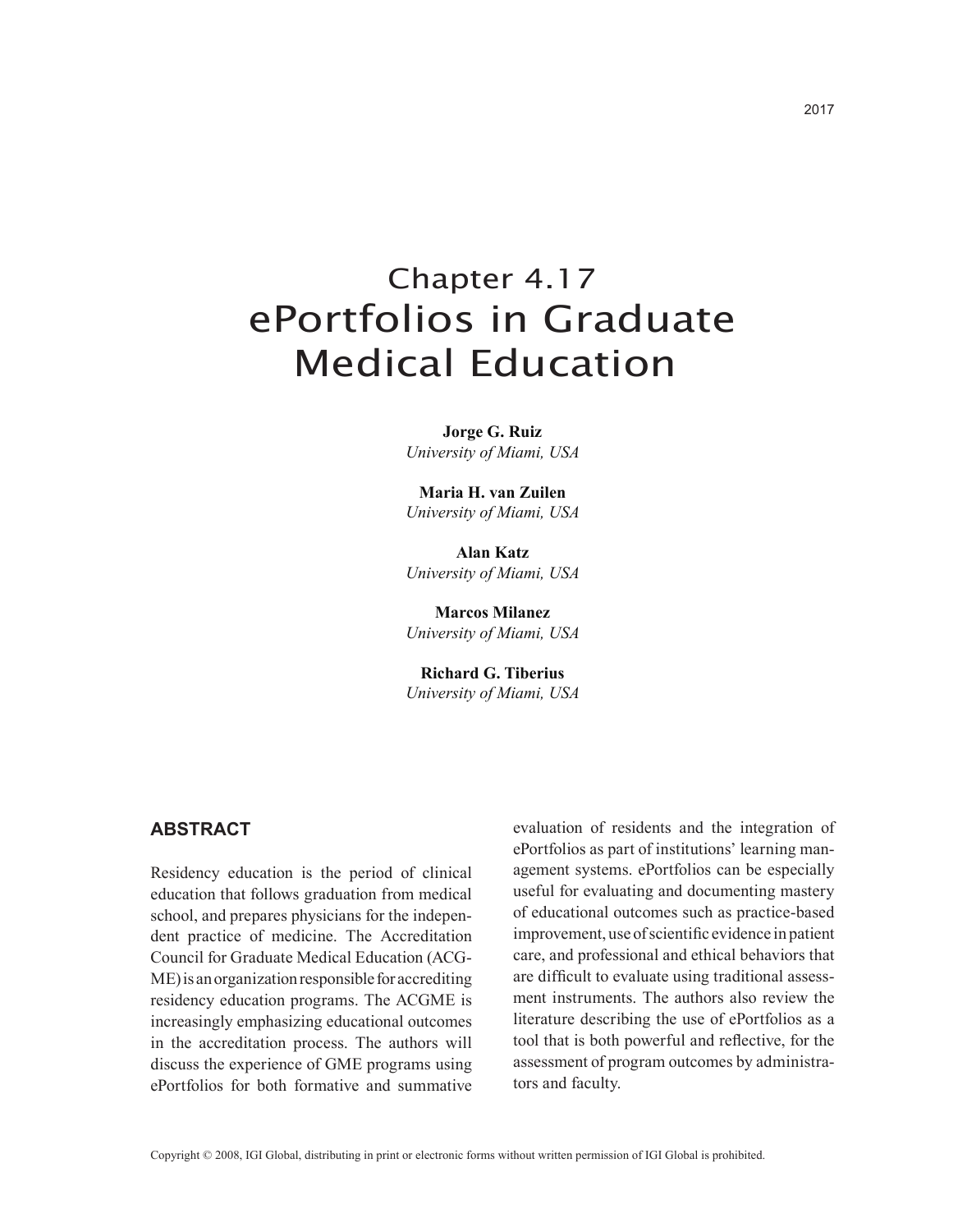# **bAcKground**

Residency education or graduate medical education (GME) is the period of clinical education that follows graduation from medical school, and prepares physicians for the independent practice of medicine. Depending on the specialty, resident physicians require between three to seven years of full-time experience in a training program to graduate as qualified specialists ready to practice. Resident physicians care for patients under the direct supervision of teaching physicians. The clinical experiences occur in a range of venues from community settings and outpatient practices to institutional environments such as hospitals and long-term care facilities. These clinical experiences are integrated into a comprehensive educational program that includes didactic activities and research.

Keeping track of residents' progress and assuring that all residents acquire the necessary knowledge, skills, and attitudes to become competent physicians in their areas of specialty can be a challenge given this variety of training experiences. Increasingly, accrediting agencies are holding training programs accountable for documenting outcomes. Traditionally, the Accreditation Council for Graduate Medical Education (ACGME) has focused on evaluating the adequacy of the process or structure of the residency programs to educate residents. In 1999, the ACGME introduced a new paradigm, the Outcomes Project, which places greater emphasis on a program's actual accomplishments through an assessment of program outcomes (ACGME, 2004).

In order to accomplish this goal, the ACGME has outlined six competencies: patient care, medical knowledge, professionalism, interpersonal and communication skills, practice-based learning and improvement, and systems-based practice. The rationale for this emphasis on outcomes is the need to ensure that physicians become and remain competent to meet the health care needs of their communities. At the end of their training, physicians must develop competence in lifelong learning strategies, reflective clinical practice, skills, and appropriate attitudes. Achieving these outcomes and documenting the achievement presents challenges for planners of postgraduate teaching, learning, and assessment. Medical educators and trainees must meet these new challenges in the face of dramatic changes in the U.S. health care system. Mounting clinical and academic activities due to changes in health care delivery and advances in medicine have increased demands on academic faculty, resulting in less time for teaching and mentoring (Ozuah, 2002).

To be able to assess this expanded range of competencies, training programs must redefine their current assessment approaches. Graduate medical education programs need to move from an almost exclusive reliance on traditional evaluations such as global subjective ratings of performance and written examinations, towards a competency-based model that requires multidimensional evaluations such as objective structured clinical examinations (OSCEs), standardized patient exams, chart reviews, and peer and patient evaluations. Even these additional assessment methodologies will not enable us to effectively evaluate all of the competencies. The assessment methodologies appear to be more effective in the evaluation of patient care, knowledge, and communication than they are in the evaluation of competencies such as practice-based learning and improvement (Lynch, Swing, Horowitz, Holt, & Messer, 2004), systems-based practice (Ziegelstein & Fiebach, 2004), and professionalism. There is a need for new tools with which to conduct valid and accurate assessments of these competencies. Moreover, these new tools should be compatible with the learner-centered model that emphasizes self-reflection and self-directed learning, critical skills that put learners in control of their own learning.